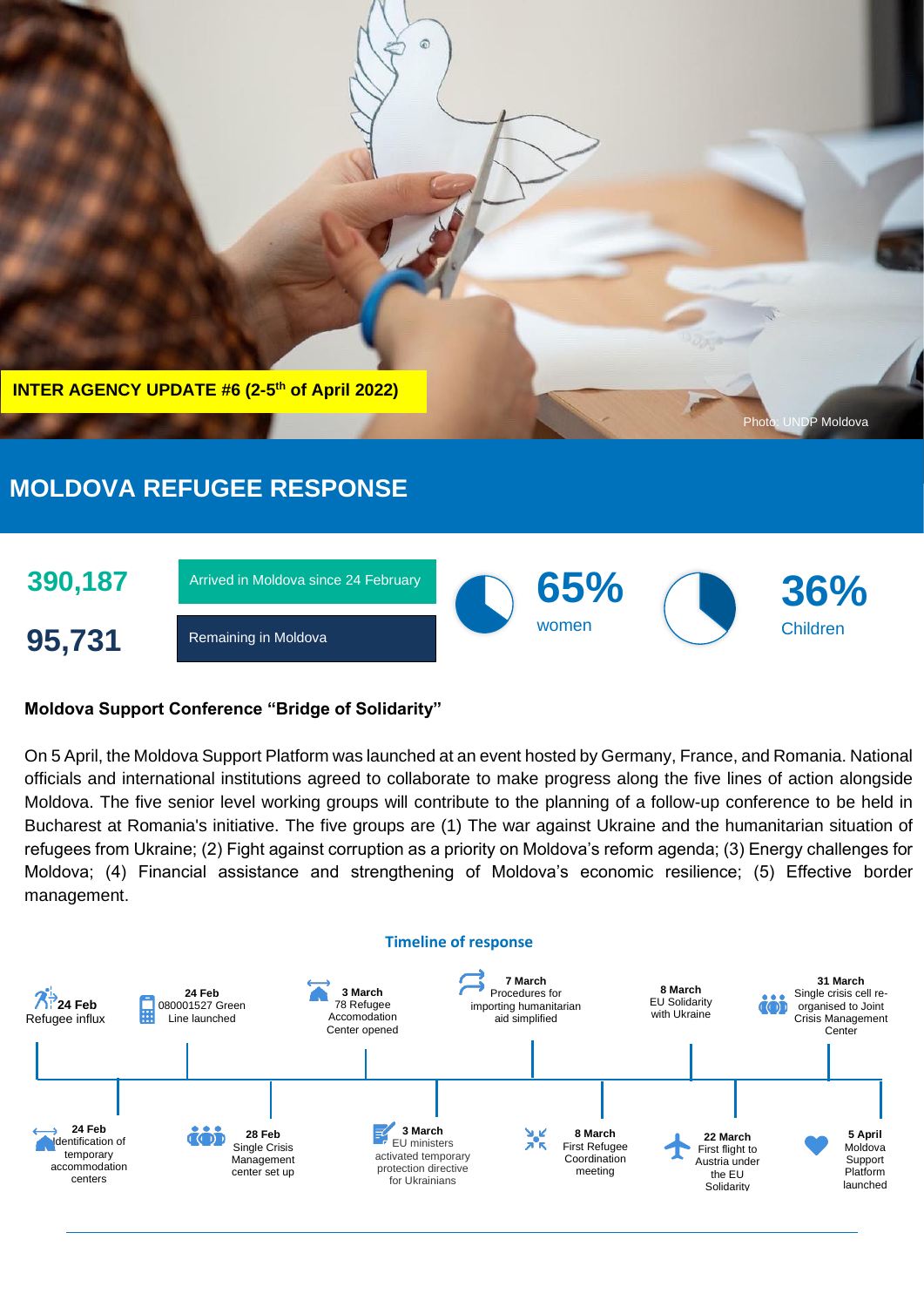## **Updates in numbers**

## **Updates on status of women and Girls (Source UNFPA)**

**1,700** estimated number of pregnant refugee women

**24,500** estimated number of women refugees of reproductive age

**570** refugee women will deliver in the next 3 months

**30** women will have life-threatening complications in the next month

#### **Status of children**

Child Protection partners estimate that at least 2% of children would be separated or unaccompanied, which would mean at least **780 UASC and over 1000 children at risk currently in Moldova.**

## **Refugee Accommodation Center (RACs) in statistics (Source: REACH)**

Number of RACs: 100 (34 in Chisinau) Overall capacity: 8,893 Occupancy: 4,120 (46%)

#### % Change in needs in RACs (since 22 March)

2% increase in cleaning items needs 9% increase in needs for appliances 5% increase in items for persons with disability

#### Access to Education

86% of the RACs assessed by REACH reported to have to education services

#### Access to Internet

90% of the RACs assessed by REACH reported access to free internet

## **SECTOR HIGHLIGHTS**

*This section brings you on the ground coverage of activities by partners*

#### **Protection**

• 595 individuals were supported to move under the EU solidarity platform. The program will continue and expand significantly in the coming weeks. Other countries have confirmed their willingness to support, with a total capacity of approximately 14,000 places. UNHCR conducts screenings to identify vulnerable refugees for transfer, prioritizing female-headed families, those with disabilities or medical needs, and LGBTI refugees. Unaccompanied children will also be included in the program. IOM's activities included preembarkation health checks, assignment of medical escorts, pre-embarkation briefing, distribution of personal protective equipment (PPEs), baggage handling, ground

transportation, snack packs, and airport assistance.

- Information air transfer for Austria, Germany, Latvia, and Spain is available on UNHCR Help Page and is regularly updated to reflect the upcoming air transfer and frequently asked questions.
- UNHCR partners Law Center of Advocates, ACTED, and INTERSOS are stationed at border crossing points, refugee accommodation centres to provide transportation, protection monitoring, vulnerability screening, and counselling. The strengthening of referral mechanism is currently underway. Provision of sim cards for vulnerable refugees is made at the borders.
- Authorities, the UN, and non-governmental organizations (NGOs) continue to coordinate their efforts at Palanca BCP, addressing issues such as security, service mapping, and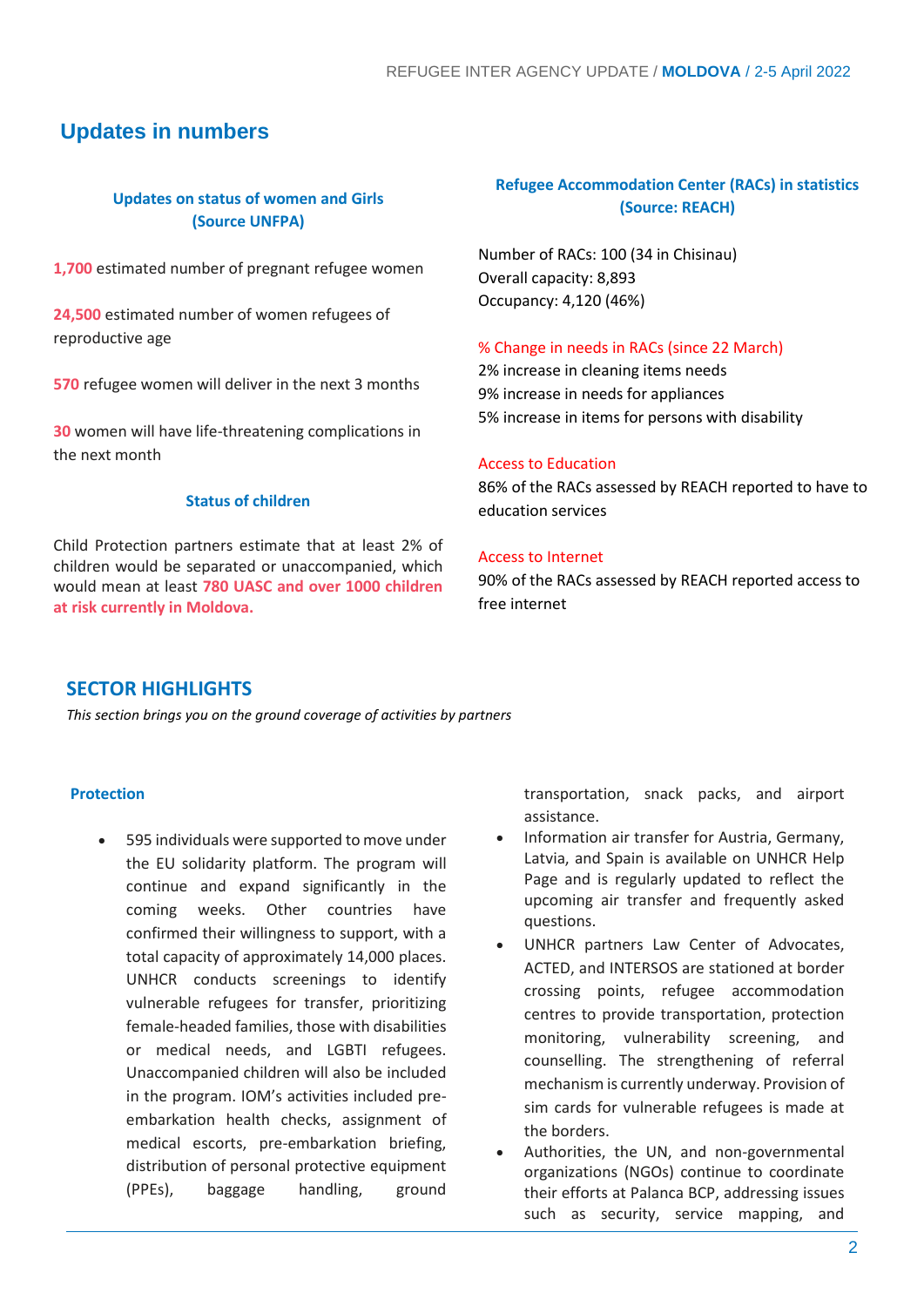coordination to avoid duplication, as well as the need to expedite the establishment of a central information point. The coordination efforts led by UNHCR have completed the service mapping for 14 partners and will convene the third coordination meeting on April 6th.

There is progress being made on the establishment of Mother-Baby Corners (MBC) in Blue Dots in Palanca.

#### **Gender Based violence**

- La Strada Moldova is working on a public awareness video to educate refugees on gender-based violence and promote the Trust line for Women and Girls 08008 8008, as an available counselling service for reporting these cases. The campaign will be launched on Denim Day.
- IOM, UNICEF and UNHCR will provide consolidated inputs to the draft interministerial SOPs for "the establishment of the intersectoral mechanism of cooperation for identification, assistance and monitoring of minors in the risk group, coming from the territory of Ukraine during declaration of a state of war in Ukraine" and were invited to share feedback.
- IOM conducted an awareness raising sessions on counter-trafficking for 5 volunteers partners/ organisation at Palanca bus station and distributed additional public information materials.
- UNFPA provided psychosocial support covering 500 women and girls.
- UNFPA launched an inter-agency briefing paper on GBV Considerations for Women and Girls - Cash in Ukraine and the Regional Refugee Response, which covers Ukraine, Moldova, and other refugee-hosting countries and includes key considerations and contacts for hotlines and messaging material, as well as endorsements from key donors.
- Following the Government's approval of crossborder delivery of supplies from Moldova to Odesa in Southern Ukraine, UNFPA will ensure SRH supplies reach the refugees along with the food items delivery.

#### **Child Protection**

- The Ministry of Labour and Social Protection has established a guardianship system for unaccompanied and separated children, an emergency care centre for unaccompanied children has been identified, and the foster care system is available to accommodate unaccompanied children as needed.
- UNICEF prepared for signature the HPD with AVE Copiii NGO this week for strengthening child protection system response to UASC (unaccompanied and separated children).
- UNICEF worked with the Government of Moldova and relevant NGOs to move forward on a digitalized system for tracking unaccompanied children.
- UNICEF consulted with partners for expanding the network of blue dots.
- Child Protection partners estimate that at least 2% of children would be separated or unaccompanied, which would mean at least 780 UASC and over 1000 children at risk currently in Moldova.
- The Local Guardianship Authority has deployed staff at Palanka and Otaci border for screening and referral of children at risk, including UASC.
- The authorities have identified 11 unaccompanied children and placed them in emergency care.
- The Guardianship authorities, AVE Copiii, UNICEF, and UNHCR have assessed and assisted families hosting refugee children (the later as part of the flight transfer programme of families to various European countries).
- According to the protection partner, families with children who lack proper documentation are having difficulty re-entering Moldova from Romania (to return to Ukraine) due to a lack of proper travel documents.
- In collaboration with local authorities, plan international installed locations for baby friendly spaces have been identified in Stefan Voda municipalities.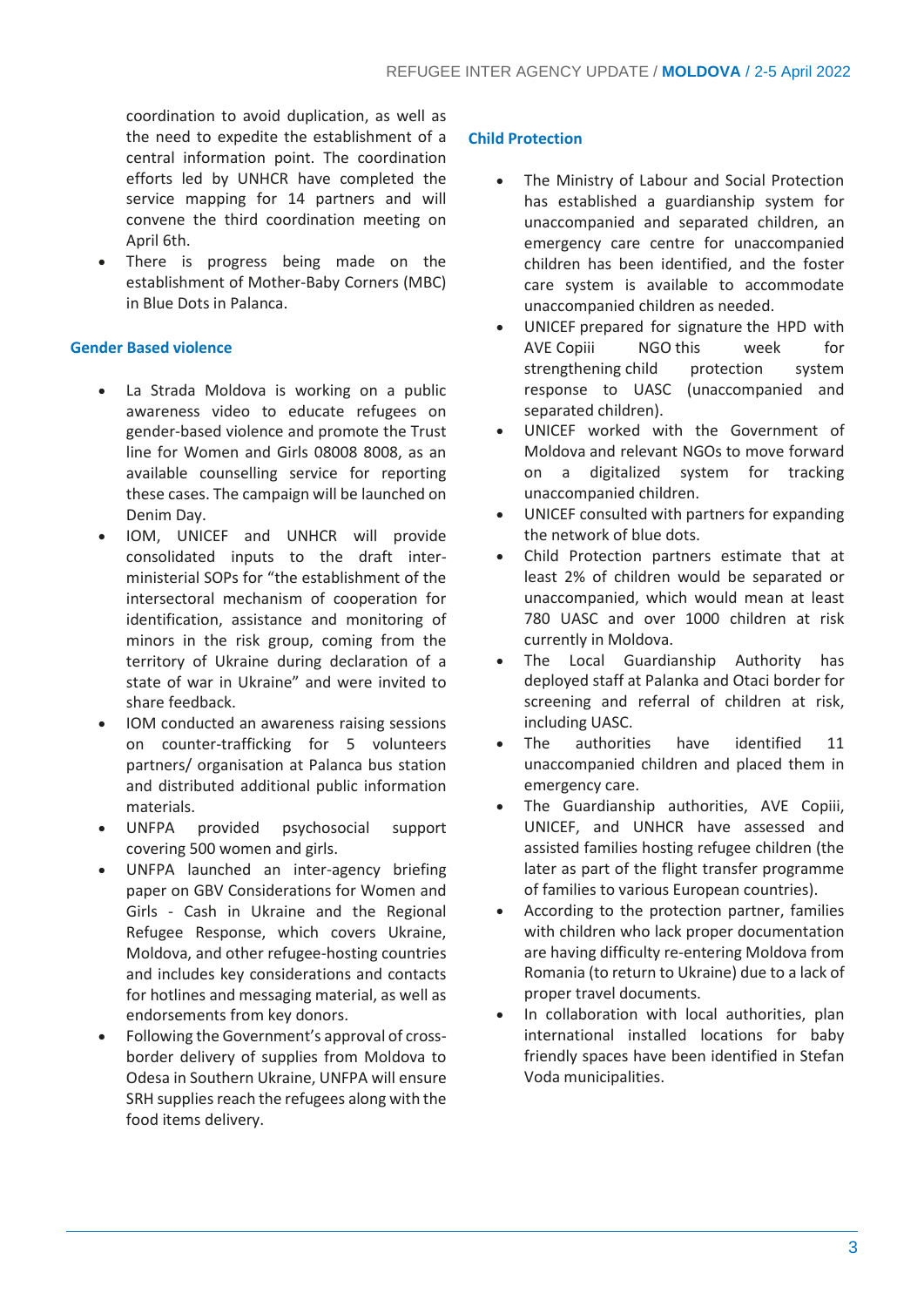#### **Supply and Logistics**

- UNHCR in partnership with WFP and ACTED is working on a virtual warehouse for humanitarian actors in Moldova. As a result, the government and humanitarian actors will have a single source of data to make decisions.
- UNHCR supply team has preposition the following CRI in its warehouse in Moldova: 3,322 family tents, 3,000 winterization kits, 33,456 HT blankets, 4,852 sleeping bags, 1,040 kitchen sets, 1,536 solar lamps,1,000 plastic tarpaulins.
- WFP dispatched 3 trucks carrying food, WASH items and shelter products to Anenii Noi, Stefan Voda, Causeni, Chisinau, and Straseni.
- Plan international has established a warehouse in Stefan Voda village
- WFP continues providing management of warehousing and dispatch of cargo in the Government warehouse in Varta with partners DHL and DB SHENKER. On 01 April:
- WFP transported humanitarian cargo (1 truck) on behalf of the Ministry of Labour and Social Protection from Leuseni to the Vatra Government Warehouse.
- WFP transported humanitarian cargo via partner ACTED to 6 destinations in Chisinau.
- WFP dispatched 3 vehicles from the Vatra Government Warehouse to 8 destinations across Moldova carrying humanitarian cargo for MLSP.
- WFP continues delivering cargo from warehouses to refugee registration centers. WFP increased the number of trucks and reduced their size since most destinations are small villages in remote locations to smaller trucks to reach them all.

#### **Accomodation and Transportation**

- UNHCR and partners have provided assistance provided to 95 RACs covering 4,443 individuals. More needs are reported than in the previous week; needs include cleaning items, appliances, infant products, clotting and items for person with disability.
- As chair of the Moldova Food security subworking Group, from 21 to 03 April, WFP and Cooperating Partners – with signed FLAs – have reached 17,497 individuals with hot meals (3 per day) in 33 different localities/regions and 106 centers. WFP

coverage is growing exponentially country wide.

- UAHelp is now available to Refugee Accommodation Centres and host communities; however, requests are still being accepted on a limited basis. Partners' engagement with local communities and support for the government system is becoming increasingly important.
- The government warehouse is completely stocked, with more items arriving than leaving.
- UNHCR, WFP, ACTED, have begun work on the Virtual Humanitarian Aid Platform (VHAP). The virtual warehouse system will only work if everyone participates and contributes.
- The Refugee Emergency Telecommunications Sector has continued to scale up its infrastructure and connectivity support for RACs. The Refugee Emergency Telecommunications Sector is providing infrastructure and connectivity support to the RACs on a scaled-up basis.
- Given the recent developments in Odesa, UNICEF carried out an assessment of prepositioned supplies and will work to re-stock on necessary WASH items in the coming week to ensure adequate ability to scale up support for an additional 10,000 people.
- Two Technical Condition Assessments were carried out in the Cimislia district. IOM met with representatives from the Department of Social Assistance and visited two buildings that could be used as Refugee Accommodation Centers (RAC).
- IOM and UNHCR continue to operate the humanitarian "Green Corridor" between Palanca and Husi.
- On the Green Corridor's various buses, free WiFi has been installed. Twenty devices have been installed in collaboration with Telecom's sans Frontiers, allowing beneficiaries of the green corridor to access free internet on their journey from Moldova to Romania.
- IOM Moldova officially handed over crossborder humanitarian assistance (donated by ." received from Pompiers de l'urgence Internationale (PUI) to Faith, Hope, and Love.
- ACTED offers support to municipalities engaged in the management of RACs with staff, training, and in-kind support to help alleviate the costs associated with the RACs.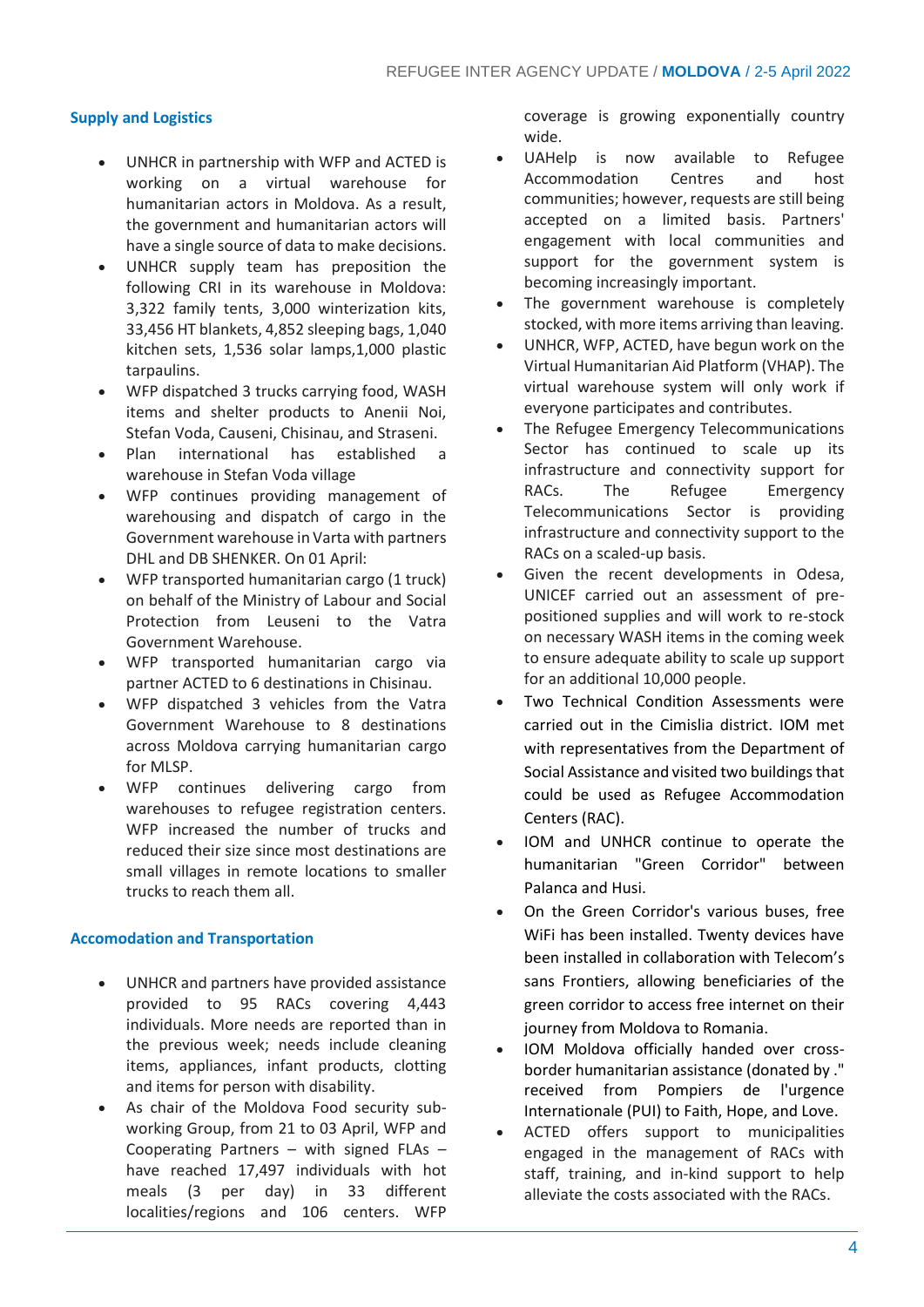- Two centers for hosting refugees: Homecare from Chisinau and Tirotex from Tiraspol, were equipped by UNDP with EU support with educational toys for children. Seven other centers on both banks of the Nistru river will shortly receive educational toys for children.
- Plan International distributed 1,000 food kits to 500 families via its partner,
- In the Stefan Voda district, Action against Hunger distributed 150 cleaning kits, 97 family kits, and 34 baby kits to refugees and hosting families. To be distributed to refugees and hosting families in the Stefan Voda district are 185 cleaning kits, 163 family kits, and 14 baby kits. Procurement of 400 hygiene kits for distribution in the districts of Stefan Voda and Causeni.
- ACTED has taken over responsibility for two latrines and the cleaning staff at the Palanca transportation hub. A six-month agreement has been reached with the major municipality of Palanca to support waste management (oil tank, fuel). Initial contacts established to assist the municipality of Causeni with the distribution of hygiene kits and registration of hosting families and refugees.
- 8,000 dignity kits produced and distributed to refugee women by UNFPA

#### **Education**

- UNICEF continues to discuss on technical issues with Ministry of Education and Research (MER) about needs and response to the refugee crisis.
- Education partners have started conducting a cross-sector needs analysis, including on education, for children and parents' needs in two districts and will share the results by the end of April. UNICEF is planning to conduct a national needs assessment on education in the coming weeks.
- With UNICEF technical support, 3 CFS and 3 day camps have been set up in Chisinau addressing socio-emotional learning and recreational needs of refugee children and adolescents
- UNICEF has started the national ToT for 30 teachers on dealing with individual needs of refugee children, prevention of bullying, violence and fostering tolerance and promoting social cohesion and volunteerism among adolescents. The 30 teachers trained

will then train 900 school managers and teachers in the coming weeks.

- Plan International Plan International ensured the access of school kits to 575 Ukrainian refugees immediately after the initial influx caused by the war to enable them to be integrated into the Moldovan Educational system, at the request of the Government. We supplied:
- Plan International provided the Municipality of Chisinau with 500 school bags for refugee children enrolled in schools (primary secondary and high school). 25 school bags have been distributed to refugee children currently residing at the Congaz refugee center (primary and secondary).The Municipality of Edinet received 50 school bags for refugee children enrolled in school (primary and secondary)
- Plan International, in collaboration with Amici dei Bambini, intends to provide play-based activities, socioemotional learning, bridging language classes, reading groups, and storytelling to children from refugee and host communities in the following districts: Cahul, Leova, Basarabeasc, and Causeni are located in the south. Hincesti, Calarsi, Nord: Balti, Falesti, Ungheni – reaching 1,800 children (900 boys and 900 girls) over a six-month period (31.03.2022-31.09.2022).

#### **Health and Nutrition**

- A WHO/Europe Risk Communication and Community Engagement mission took place on 28 March – 1 April 2022, to support Ministry of Health's communications and encourage Ukrainian refugees to accept and uptake health protective measures, including immunization. A set of recommendations on strategic communication and behavioural change interventions were presented to MoH.
- The 6th Inter Agency Health Working group meeting was conducted by the MoH and WHO with focus on mother and child health care services delivered for the refugees. The health sector need assessment platform will be updated to coordinate the procurement and goods delivery process.
- The MoH with WHO support activated the Procedures on secured medical evacuation pathways to the EU countries. One child was evacuated using this platform, other 20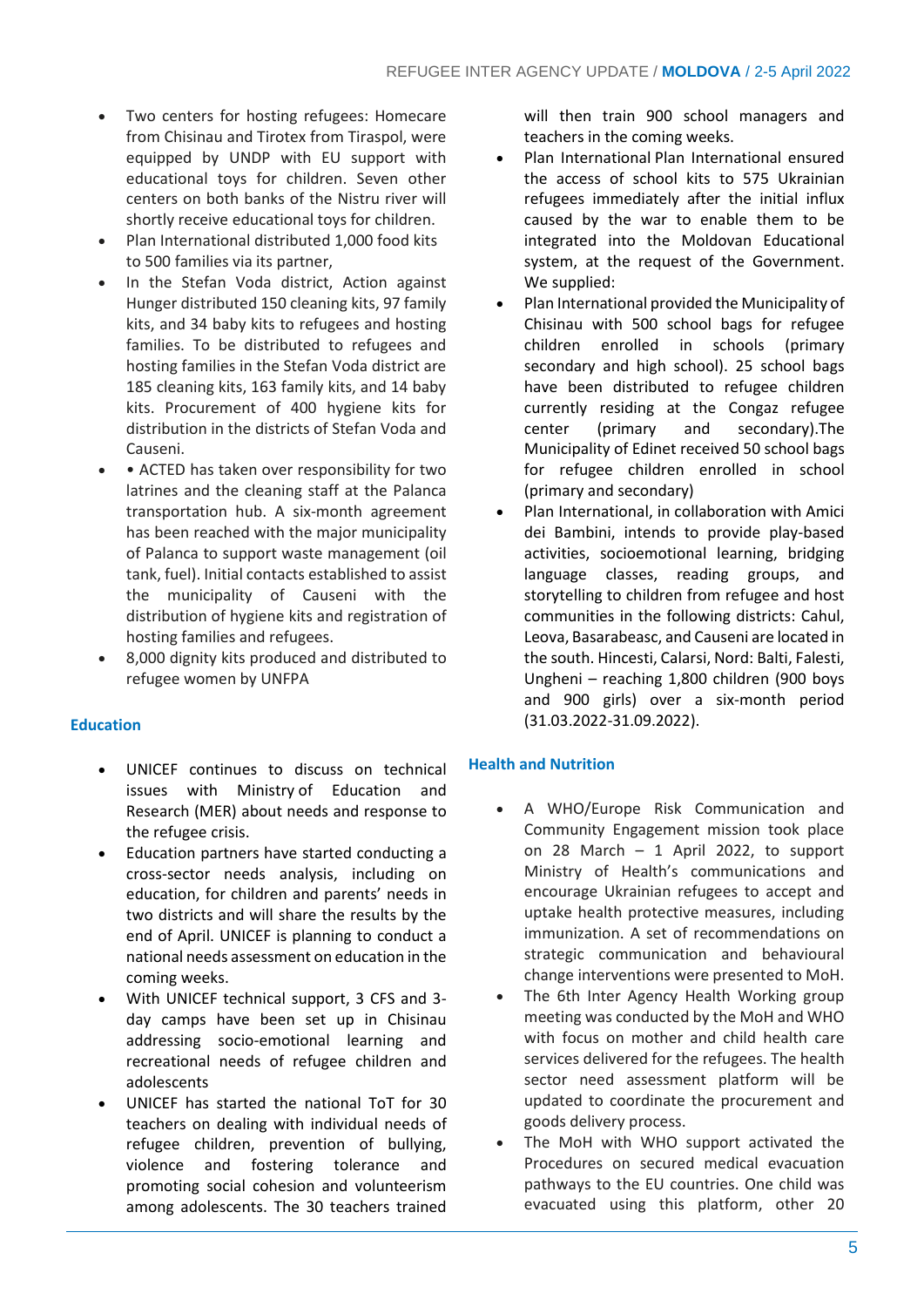patients with cancer are in the process of initiation the evacuation to EU countries.

- The WHO and the MoH continued the rapid assessments of the hospital health services available in the context of mass causalities. Three District Hospitals Soroca, Orhei and Floresti were visited, and the capacity to manage mass casualties was estimated.
- The instruction on the immunization service delivery for EMT was developed. The EMT will be involve in the immunization service promotion and guidance in order to improve the vaccine coverage among refugee families.
- Supportive supervision visits of the immunization process against routine vaccination and COVID-19 was conducted with WHO support.
- The WHO with the MoH is coordinating the Mental Health and Psychosocial Support technical activities, MHPSS technical reference group has been established, meeting biweekly. The draft of the action plan is coordinating with UN national stakeholders and international partners.
- The SO for the procurement of equipment for 10 perinatal centres has been raised.
- Following the field visit to Leuseni crossborder checkpoint, the needs have been identified and subsequent activities will follow.
- Communication materials on breastfeeding have been prepared and ready to be printed and distributed to Blue Dots/ RACs a. o.
- A guide for the procurement criteria of breast milk substitutes (BMS) has been developed for instances where mothers are unable to breastfeed.
- UNICEF is also working with WFP to ensure nutritional food is provided to children in Refugee Accommodation Centres (RACs).
- Between March 12 and April 1, preembarkation medical check was conducted for 337 refugees and TCNs using the busses from Palanca to Husi (Romania).
- UNFPA assessed and initiated the first-line procurement for **six maternity units** with an additional labour room and equipping the operating theater for emergency obstetric care (North, South and Centre) of state-of-theart equipment to ensure safe deliveries among refugee women.

#### **Livelihood and Inclusion**

- UNDP launched a funding competition for digital solutions for accessing public services dedicated to refugees from Ukraine who have come to Moldova. The selected solutions will be funded by a maximum of \$40,000, but not more than 50% of the total value of the proposal.
- Monday.com in partnership with UNDP piloted a data collection exercise (survey) at the Palanca border crossing point and designed a platform to store and analyze the data. In 72 hours, over 320 refugees registered within the platform. The data can be used by the National Employment Agency and Migration and Asylum Bureau for further action and communication with the refugees.
- With the support of the EU4Moldova Programme, implemented by UNDP and financed by the EU, the centers hosting refugees in Cahul and Ungheni regions were endowed with the necessary equipment (washing machines, drying machines, refrigerators, electric kettles, electric table nobs, microwave ovens, electric generators, heaters, aerotherms, lanterns, convectors) of a total value of EURO 9,715.
- Through the EU funded Confidence Building Programme and Cross-river Cooperation Platform, UNDP conducted a needs assessment of the educational and psychological needs of the children's refugees. Recreational activities for 40 children from both banks located in refugee centers (teachers, psychologists, animators) on both banks were conducted.
- ACTED will employ 20 Ukrainian refugees currently living at Moldexpo and 3 other RACs in Chisinau for sorting the items at the Moldova Film warehouse

#### **Cash-based intervention**

• 6458 individuals have been enrolled and received cash-based assistance since the official launch on 25 March 2022. UNHCR estimates to provide direct assistance to 100,000 refugees over a period of 4-6 months. The grant will be renewed for refugees remaining in the country, until the transitional safety net kicks in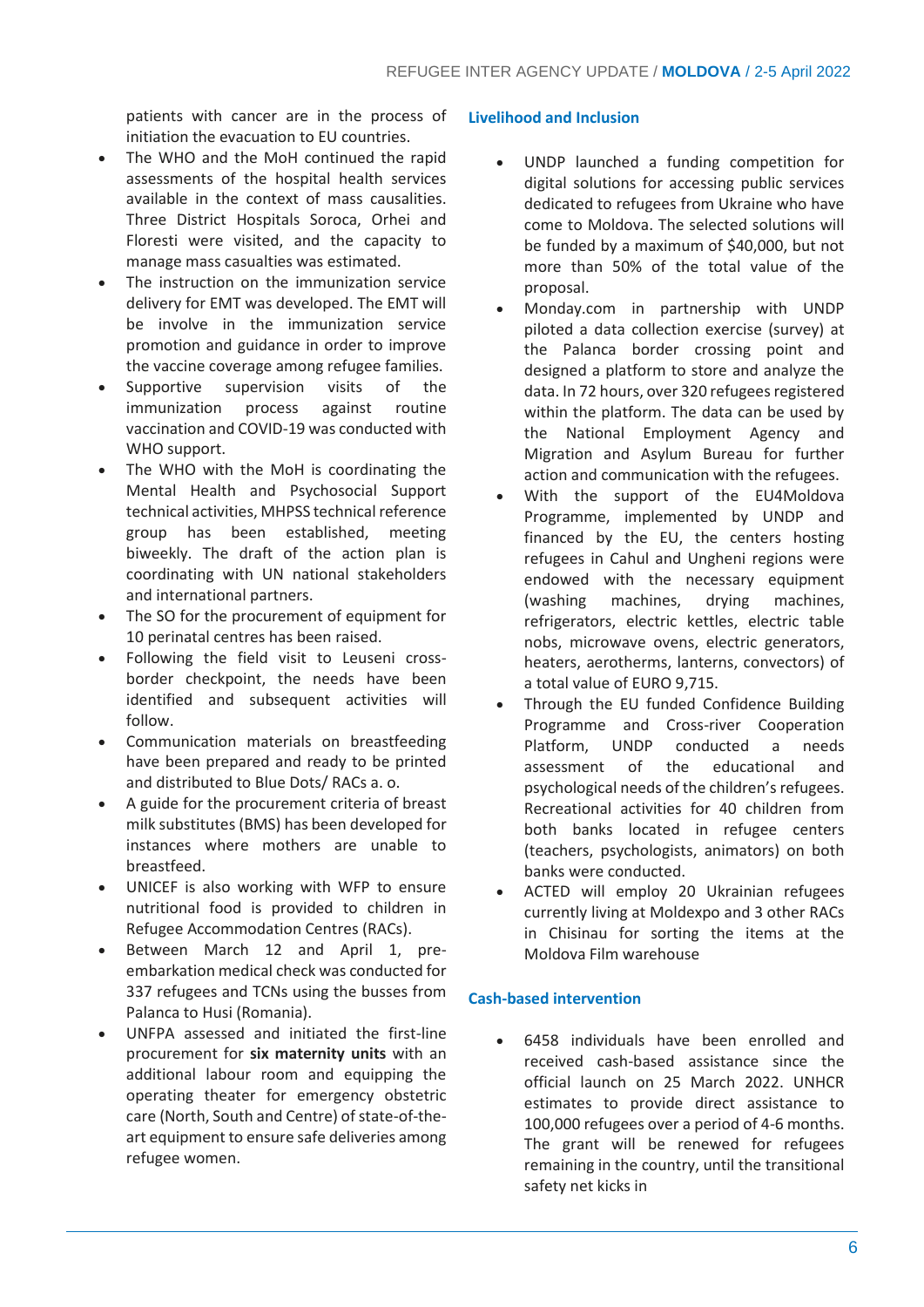- WFP and UNHCR have developed and are engaging in a communications strategy to disseminate and inform the Moldovan population of our complementary approach to cash assistance to refugees and host communities in Moldova.
- The payments for the first 33 eligible households - total caseload of the pilot for the Cash assistance for host communities programme - were processed on 31 March. The breakdown is 28 households in Stauceni, Chisinau and 5 households in Inesti and Telenesti. 70% of the recipients are women.
- On 31 March, WFP briefed an audience of over 400 attendees composed of Moldovan social workers and mayors on the cash assistance for host communities programme procedures and circulated corresponding guidance and advocacy materials.
- The Community Feedback Mechanism (CFM) hotline for the CBT programme is live (+373 060 865 841). WFP has onboarded a CFM Manager and hiring of CFM is in process.
- UNICEF will enter into a UN-to-UN agreement with UNHCR for scaling up cash-based interventions this week.
- UNICEF engaged with WFP to look into midterm long-term development responses and linkages of the cash-based intervention to the national social protection system.
- Between March 13 and April 2, 854 refugee and 15 TCN families have benefitted from

voucher assistance. 869 vouchers have been distributed at different locations in Anenii Noi, Chisinau, Cimislia, Criuleni, Ialoveni. The value of each voucher is 1000 Moldovan leu and can be redeemed at Linella and Fidesco supermarkets throughout the country.

As the gender focal point of the Moldova Cash Working Group, UNFPA works closely with UNHCR and other key actors to ensure that GBV risks are addressed in the Moldova cash response. Simultaneously, UNFPA is planning its own sectorial cash support for refugee women and girls with a focus on SRH and GBV.

#### **Information management**

- UNHCR and REACH convened a meeting on Assessments and Analysis to ensure coordination and cooperation on assessments on Assessment Registry, Light MSNA, Protection Monitoring, Border monitoring, RAC monitoring, Cost-of-living.
- UNHCR has established the Moldova interagency 5W matrix [Microsoft Power BI](https://app.powerbi.com/view?r=eyJrIjoiNDJiNGVkZmUtZGFiMS00YmNmLWJhZmYtNjgxZTIwMGVmODMyIiwidCI6ImU1YzM3OTgxLTY2NjQtNDEzNC04YTBjLTY1NDNkMmFmODBiZSIsImMiOjh9&pageName=ReportSection)
- Plan international Data collection of refugees and hosting families in Stefan Voda, supporting municipalities on the registry.



*"I can give up clothes and shoes, but not my photos – they are my life" - Refugee from Ukraine.*  Photo and story Credit: UNFPA Moldova